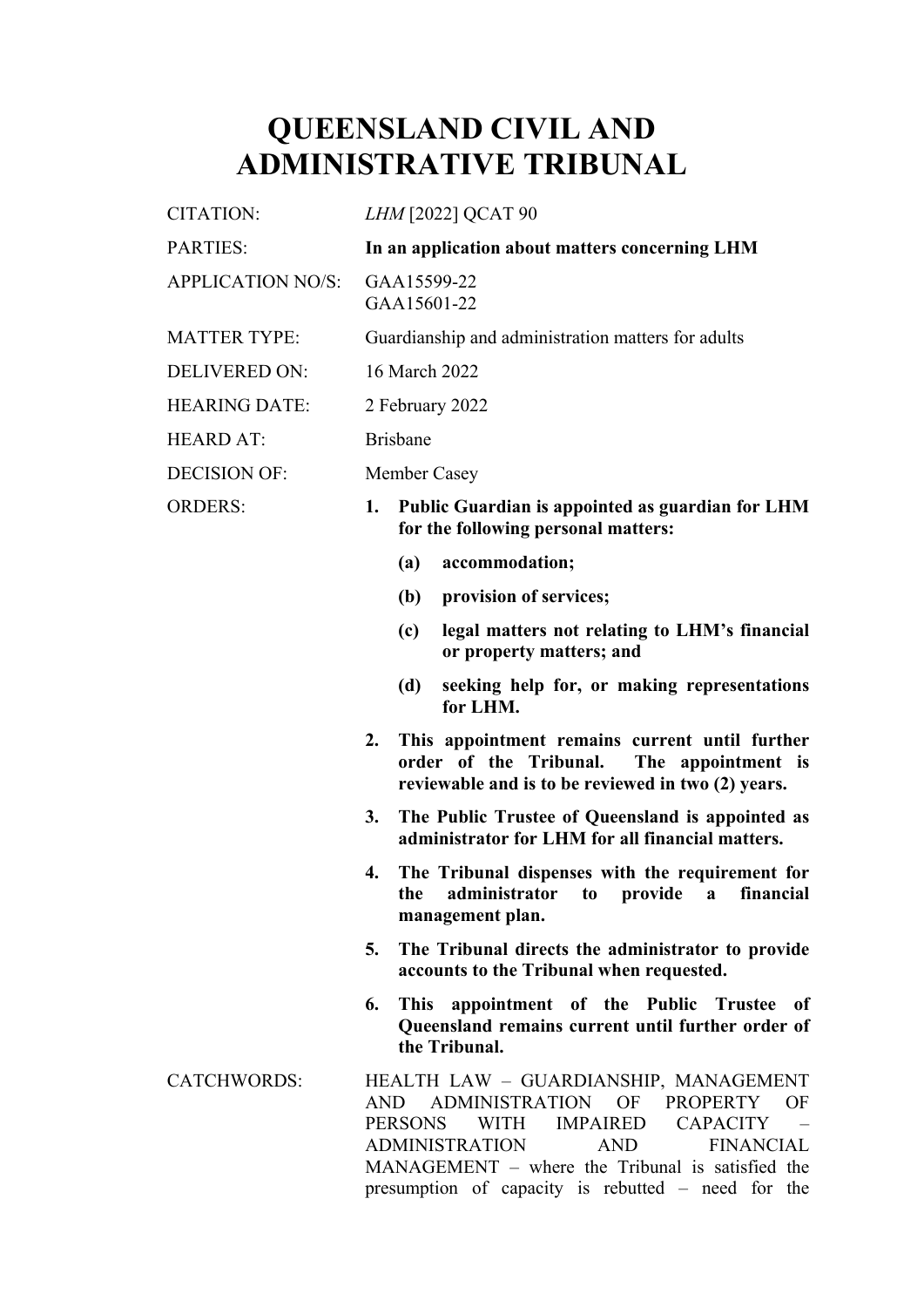appointment of a guardian and an administrator

*Guardianship and Administration Act* 2000 (Qld) ('GAA'), s 5, s 11, s 12, s 14, s 15, Schedule 4 *Powers of Attorney Act* 1998 (Qld) ('POAA'), s 62 *Human Rights Act* 2019 (Qld) ('HRA'), s 13, s 19, s 24, s 25, s 48

APPEARANCES & REPRESENTATION:

| Adult:                 | $LHM$ – the adult (videoconference with applicant)                                              |
|------------------------|-------------------------------------------------------------------------------------------------|
| Applicant/s:           | $ARJ - social worker (video conference)$                                                        |
| Public Guardian:       | Two delegates of the Office of the Public Guardian<br>(videoconference from separate locations) |
| <b>Public Trustee:</b> | A representative of the Public Trustee of Queensland<br>(videoconference)                       |
| Interested Person/s:   | $IH - \text{case manager},$ Multicultural Australia (phone)                                     |
|                        | Dari/English interpreter (videoconference)                                                      |

### **REASONS FOR DECISION**

- [1] LHM is a 30-year old male Afghan national. Dari is his preferred language and he does not speak English. LHM was evacuated to Australia by aircraft via Dubai on 7 September 2021. His wife and three children remain in Afghanistan. He has been granted a visa (subclass 449) by the Australian Department of Home Affairs and remains under case management from Multicultural Australia through the Specialised and Intensive Services Humanitarian Settlement Program. On 21 September 2021, after having spent 2 weeks in quarantine within a medical ward of a tertiary hospital in Brisbane, LHM was transferred to the hospital's acute mental health unit.
- [2] On 15 December 2021, the Tribunal received an application from ARJ, a social worker from the adult's mental health treating team, seeking the appointments of the Public Guardian and the Public Trustee of Queensland as guardian and administrator, respectively, for the adult.
- [3] In a further application to the Tribunal, dated 23 December 2021, ARJ sought an interim order for the appointments of the Public Guardian as guardian and the Public Trustee of Queensland as administrator for the adult. On the same day, the Tribunal dismissed the application for the appointment of a guardian for LHM under an interim order and appointed the Public Trustee of Queensland as administrator for LHM for all financial matters. The administration appointment remained current for three (3) months or, if the Tribunal were to make a further order in this matter, until the date of the further order, whichever is the sooner.
- [4] The Tribunal received a further application from ARJ on 24 January 2022, seeking to dismiss or strike out the proceeding in relation to the application for the appointment of a guardian for the adult. The applicant submitted that it had come to her attention that the adult was not eligible to 'have a Public Guardian as long as he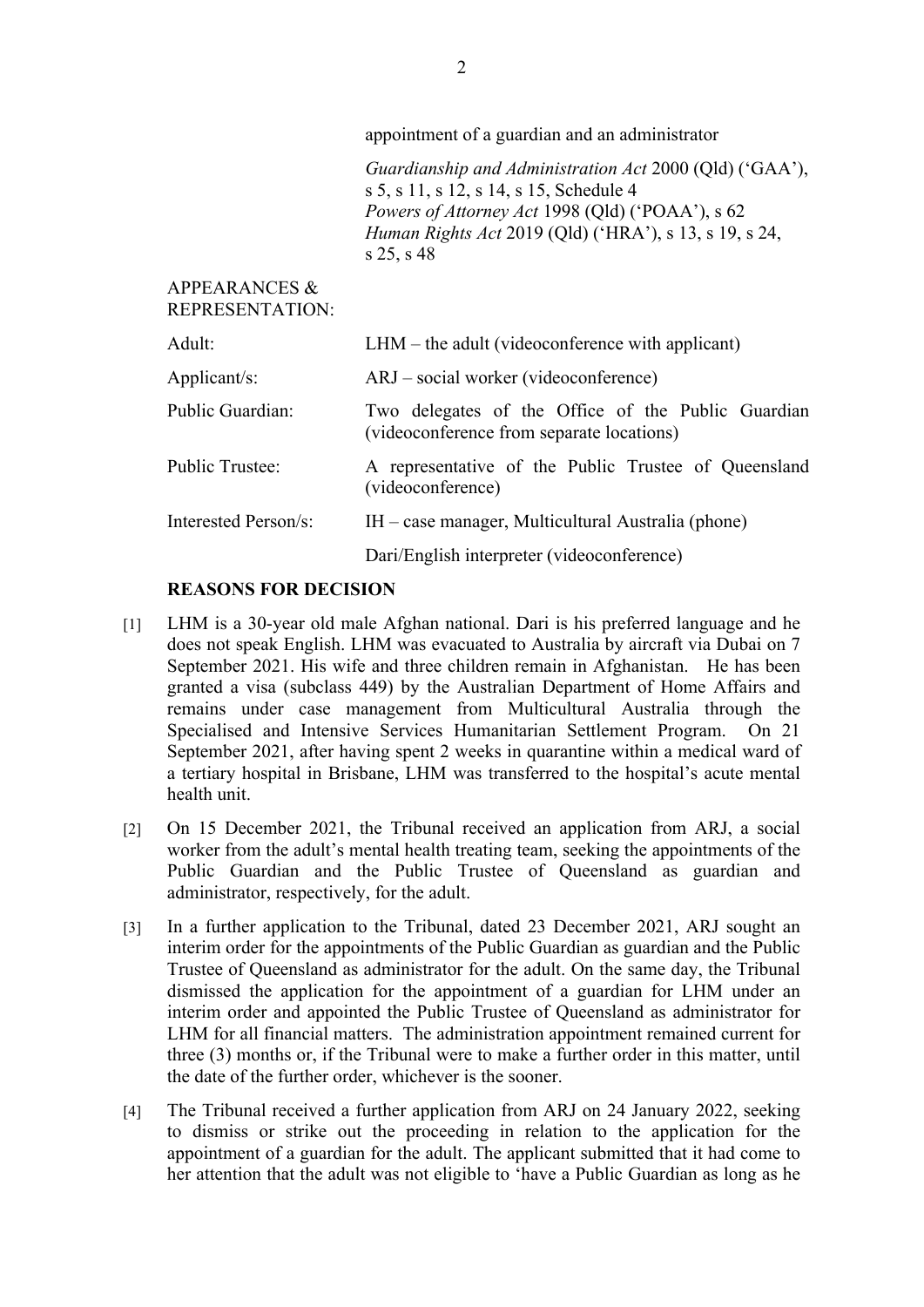is under the Department of Home Affairs, who along with Multicultural Australia, is his formal decision maker at this time'.

[5] On 25 January 2022, the Tribunal directed that the application filed by ARJ on 24 January 2022 was to be decided at the hearing on 2 February 2022, and that ARJ must email to the Tribunal, in advance of the hearing, any documents she relied on to support the proposition that the adult was 'not eligible to have a Public Guardian as long as he is under the Department of Home Affairs'.

#### **The Legislation**

- [6] The Tribunal is required to determine capacity as at the date of hearing in accordance with section 12 of the GAA as the Tribunal must be satisfied that the adult has impaired capacity before it can further consider the applications for the appointment of a Guardian and Administrator for the adult.
- [7] The adult is presumed to have capacity in accordance with General Principle 1 of the  $GAA<sup>1</sup>$
- [8] The GAA defines capacity as follows:<sup>2</sup>

*Capacity,* for a person for a matter, means the person is capable of -

- (a) understanding the nature and effect of decisions about a matter; and
- (b) freely and voluntarily making decisions about the matter; and
- (c) communicating the decisions in some way.
- [9] In the determination of capacity for an adult for a matter, the Tribunal must consider the type of decisions to be made and the support available to the adult from the adult's existing support network.<sup>3</sup>
- [10] The Tribunal is to consider the medical evidence and submissions from the parties to determine if the presumption of capacity is to be rebutted for the adult.
- [11] The Tribunal, when considering the appointment of a guardian or administrator, must be satisfied not only in regard to capacity, but also of the other matters set out in section 12 of the GAA.
- [12] The Tribunal is required to act in accordance with sections 14 and 15 of the GAA when appointing guardians and administrators. The appointee must satisfy the requirements of section 14 including that the person is appropriate for appointment in accordance with the appropriateness considerations set out in section 15 of the GAA.
- [13] When applications to the Tribunal are made under the GAA, applicants may only withdraw their applications, or have a proceeding struck out, when granted leave to do so by the Tribunal.<sup>4</sup>

<sup>1</sup> GAA, Section 11B.

<sup>2</sup> GAA, Schedule 4 (definition of 'capacity').

<sup>3</sup> GAA, Section 5(c).

<sup>4</sup> QCATA, Section 46(2).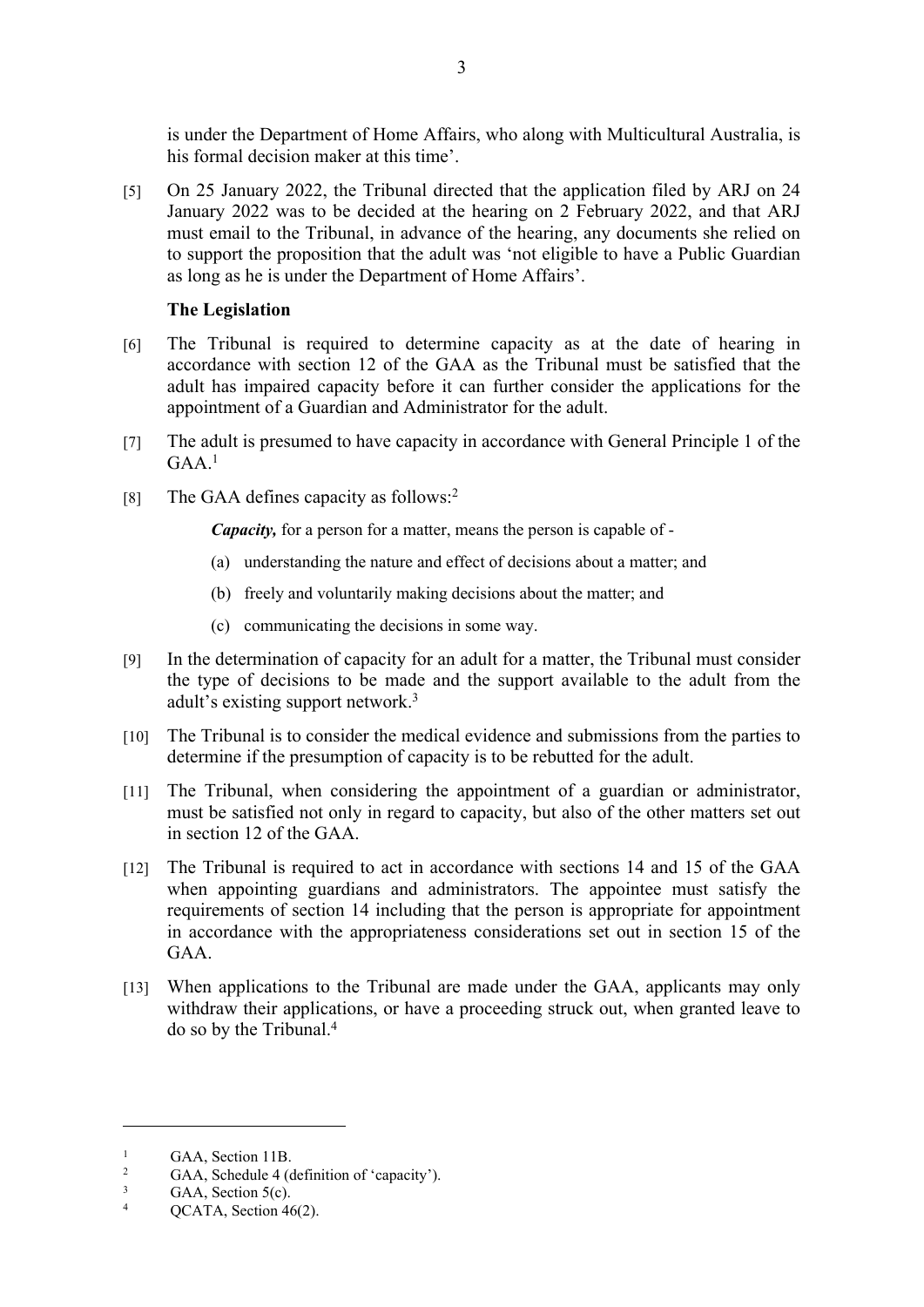## **Should the Tribunal grant leave for the applicant to withdraw their application?**

#### *Evidence*

[14] In her oral submissions, the applicant stated that she had not had direct communication with staff from the Department of Home Affairs and that her application to dismiss or strike out the guardianship proceeding was based on a telephone conversation and email correspondence between herself and a delegate of the Office of the Public Guardian. As the delegate was present at the hearing, the Tribunal determined that the delegate would provide oral evidence in relation to this matter, after the threshold issue of the adult's decision making capacity was addressed by the Tribunal.

#### *Conclusion*

[15] Accordingly, the Tribunal did not strike out or dismiss the application for the appointment of a guardian for the adult. The application for the appointment of a guardian was heard together with the application for the appointment of an administrator for the adult.

#### **Does LHM have capacity to make personal and financial decisions?**

*Evidence*

- [16] The Tribunal received written medical evidence in relation to the adult's decisionmaking capacity. The reports are outlined below.
- [17] A mental health occupational therapy report dated 2 November provides history into the adult's conditions along with assessment results and findings. The adult is an evacuee who boarded an Australian aircraft in Kabul bound for Dubai during the recent unrest in Afghanistan. He was observed to be psychotic at a military refugee camp in Dubai and was transported to a medical military base in Dubai on 27 August 2021 where he remained until he boarded the flight to Australia. Upon arrival in Australia, the adult was placed in COVID quarantine at the tertiary Brisbane hospital until 21 September 2021 where he was assessed by Consultation Liaison Psychiatry as experiencing psychosis with disorganised and sexually disinhibited behaviour. He was then transferred to the high dependency area within the acute mental health unit. LHM was successfully transitioned to receive treatment within the open area of the acute mental health unit, and his psychotic episode was assessed as resolving on 25 October 2021.
- [18] The occupational therapy report further provides that the adult has been diagnosed with schizophrenia in addition to having a cognitive impairment, referencing that the adult attained a score of 7/30 on the Montreal Cognitive Assessment on 28 October 2021. The report indicates that the adult requires support with self-care, personal hygiene, meal preparation, shopping laundry, cleaning, community access, medication management and completing forms in relation to immigration, health and income. Given the above factors, together with the adult's inability to communicate in the English language and his lack of understanding of Australian systems and culture, the recommendations of the occupational therapist include an application to the National Disability Insurance Scheme (NDIS) in relation to a supported independent living arrangement and community access support, along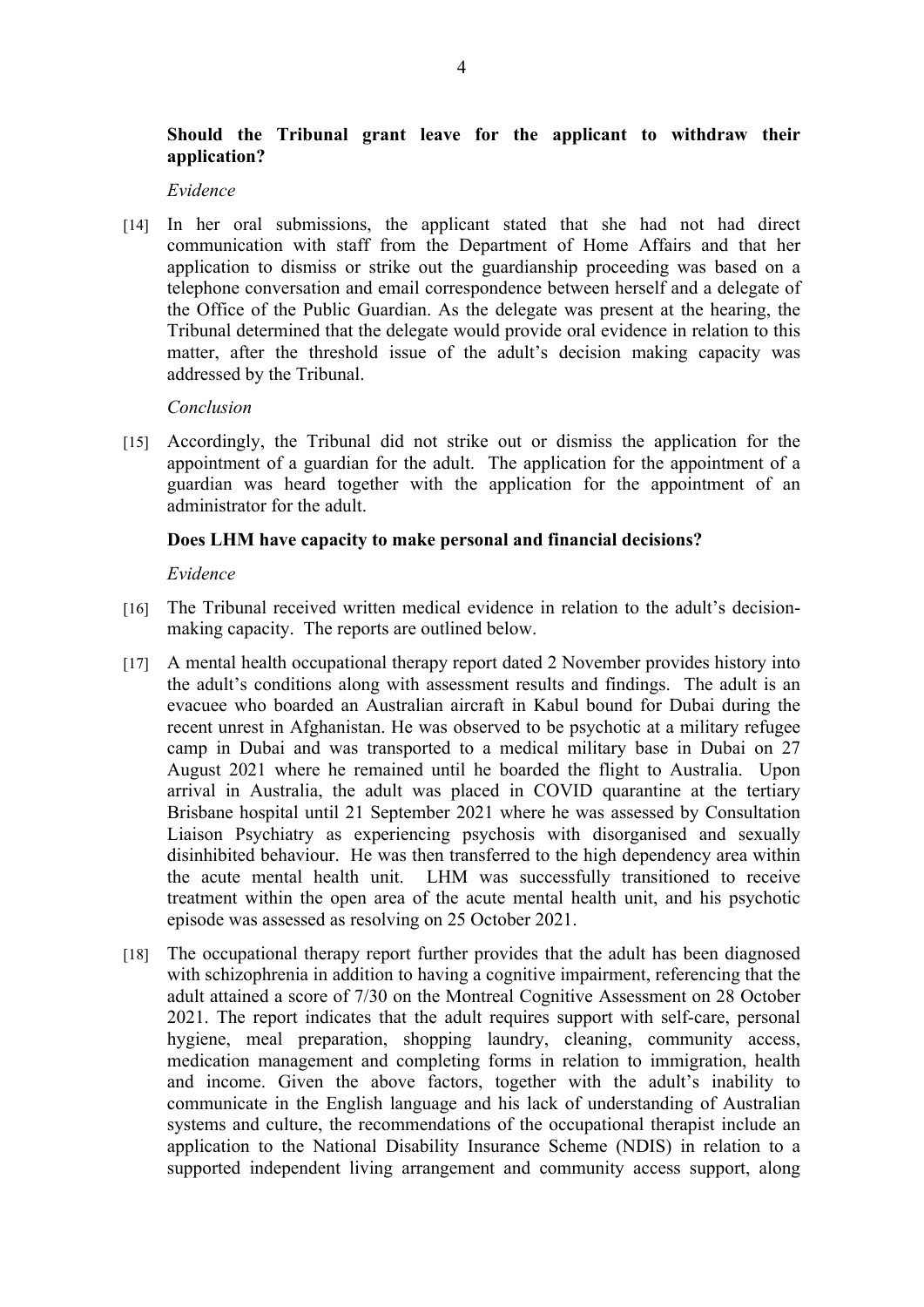with an application to the Tribunal for the appointment of a guardian and administrator.

- [19] In a report dated 6 December 2021, a medical officer from the adult's treating team states that the adult has been diagnosed with having a psychotic episode and a cognitive impairment of unknown aetiology. The doctor provides that on 28 October 2021, the adult attained a score of 20/30 on the Rowland Universal Dementia Assessment Scale and that the adult does not understand how to use money, nor does he have the capacity to budget or pay bills. He further provides that the adult does not have a good understanding of how his functional abilities affect his capacity to live in the community. In the doctor's opinion, the adult is able to make simple, not complex, personal decisions and is unable to make all financial decisions.
- [20] In its determination of the adult's decision-making capacity, the Tribunal received oral evidence from attendees at the hearing.
- [21] LHM provided minimal evidence to the Tribunal when questioned. He said he was happy attending the hearing and that he wanted to get out of the hospital so he could find employment, possibly as a car mechanic. He said that he had not been contacted by representatives of the Public Trustee of Queensland, however he had received help from IH (the case manager from Multicultural Australia) and that he would like such help to continue. LHM said that his situation was out of his hands and that ultimately the government will decide his future.
- [22] The applicant submitted that the adult's mental state is stable. He is subject to a treatment authority, inpatient category, under *the Mental Health Act* 2019 (Qld). The applicant stated that the adult's cognitive skills have remained unchanged since the cognitive assessments were carried out. ARJ confirmed that due to LHM's cognitive and functional deficits, compounded by his cultural and linguistic challenges, he requires extensive support within an accommodation setting and in order to safely access the community.
- [23] In its determination of decision making capacity, the Tribunal must give consideration to the nature of the decisions that are required for LHM and the support available to him. The adult is case managed by Multicultural Australia through the Specialised and Intensive Services Humanitarian Settlement Program. He has no identified informal supports. The adult requires discharge from hospital to appropriate accommodation with essential supports in place. His financial matters must be managed in order to source and manage income and enable expenditure on necessities.

#### *Conclusion*

- [24] The Tribunal places much weight on the information contained in the reports of the occupational therapist and doctor from the adult's treating team, as they are based on longitudinal multidisciplinary assessment and clinical observation of the adult during the current hospital admission.
- [25] Upon consideration of the evidence, and having regard to the nature of decisions required for LHM and the support available to him, the Tribunal determines that due to LHM's cognitive deficits and mental health condition, he is unable to make financial and complex personal decisions. The Tribunal, therefore, is not satisfied that LHM understands the nature and effect of his financial and complex personal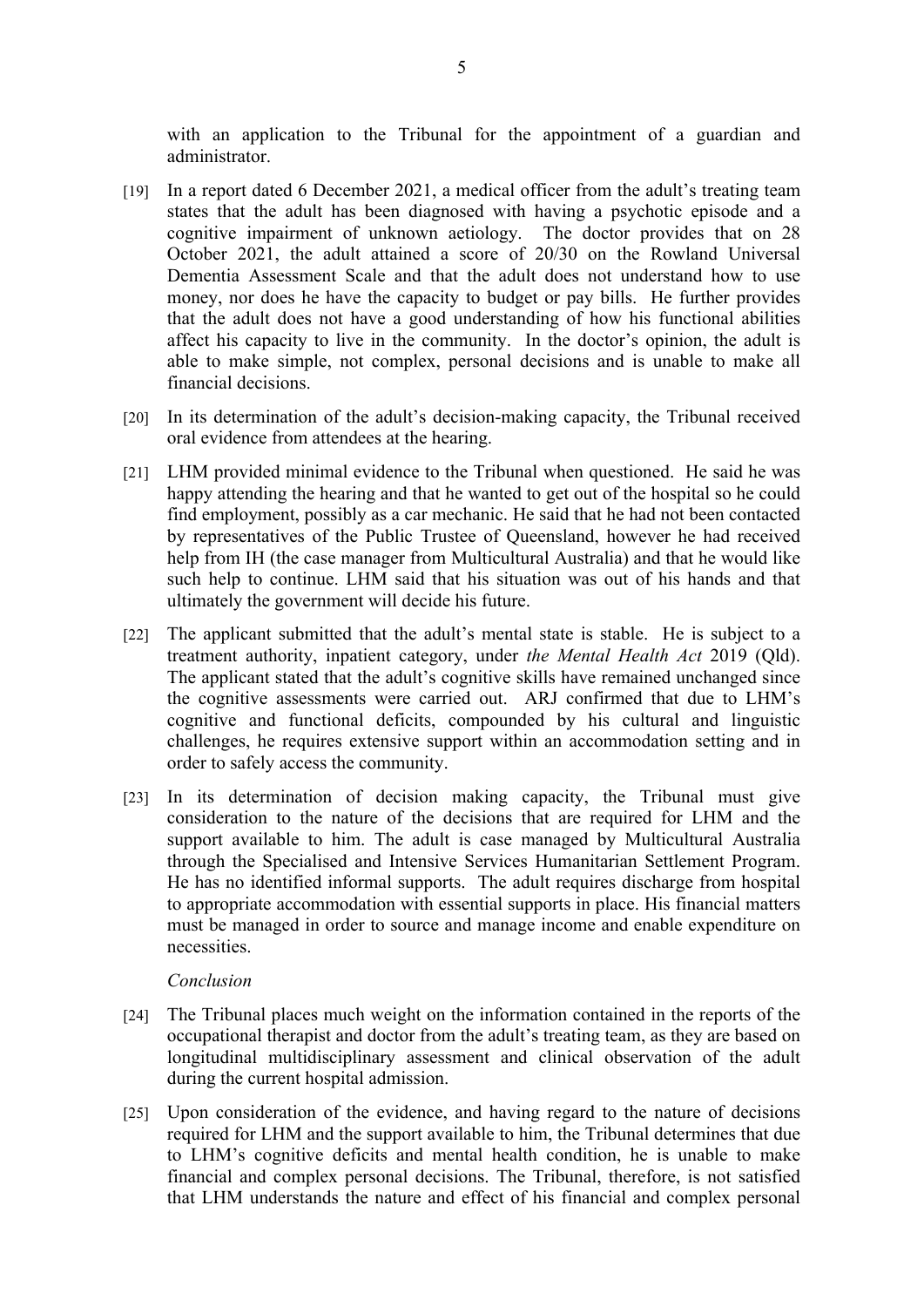decisions. Accordingly, the Tribunal rebuts the presumption of capacity for LHM for these decisions.

## **Is there a need for the appointment of a guardian for LHM? If so, who is the most appropriate person for appointment?**

*Evidence*

- [26] The evidence in relation to the adult's personal circumstances follows.
- [27] In the absence of a decision maker for the adult for accommodation and service provision matters, the treating team has been unable to effect the adult's safe discharge from the acute mental health inpatient unit into an appropriate accommodation setting with necessary supports. Under the terms of the adult's visa (subclass 449), he is ineligible for support from the National Disability Insurance Scheme. The adult is seeking to obtain a permanent visa. He has no complex physical health concerns that require decisions.
- [28] The Tribunal obtained evidence from the delegates of the Office of the Public Guardian, one of whom had email and phone contact with ARJ that resulted in ARJ submitting the application to strike out the guardianship proceeding. The delegates provided the Tribunal with their views in relation to the guardianship application, which were consistent with the information that one of the delegates provided to the applicant prior to the applicant seeking to strike out the guardianship proceeding. The delegates submitted that the decision-making ability of the Public Guardian is dependent on the adult's access to funding. They stated that the adult is funded by the Department of Home Affairs, evidenced by his visa (subclass 449) status, and that without access to funding provided to the adult by either the Department of Home Affairs or Multicultural Australia, the Public Guardian would be unable to make accommodation and service provision decisions. They further stated that, as far as they were aware, no decisions could be made by the Public Guardian for accommodation and provision of services unless the adult were to obtain a visa (subclass 200) and would be therefore eligible for funding from the National Disability Insurance Scheme. The delegates submitted that, without a subclass 200 visa in place, the adult would be unable to be obtain accommodation and necessary support services unless decisions are made under the Humanitarian Program in relation to refugees from Afghanistan. They stated that their submissions to the Tribunal were based on their understanding of information contained on the website of the Department of Home Affairs. In relation to health care decisions, the delegates provided that the Public Guardian would be able to act as statutory health attorney of last resort<sup>5</sup> should physical health decisions be necessary.
- [29] The delegates of the Office of the Public Guardian provided further submissions in relation to the adult's legal matters pertaining to his intention to apply for a permanent visa. They submitted that the Public Guardian is extremely limited in such decision making due to a lack of funding. They stated that while the Public Guardian has exercised limited decision making in the past in relation to immigration matters for adults with concurrent criminal charges, the Public Guardian is not funded to pay for visa applications which can cost between \$20,000 and \$40,000. Additionally, they provided that visa applications are of a significant personal nature and include information about the personal character of the

<sup>5</sup> POAA, Section 62.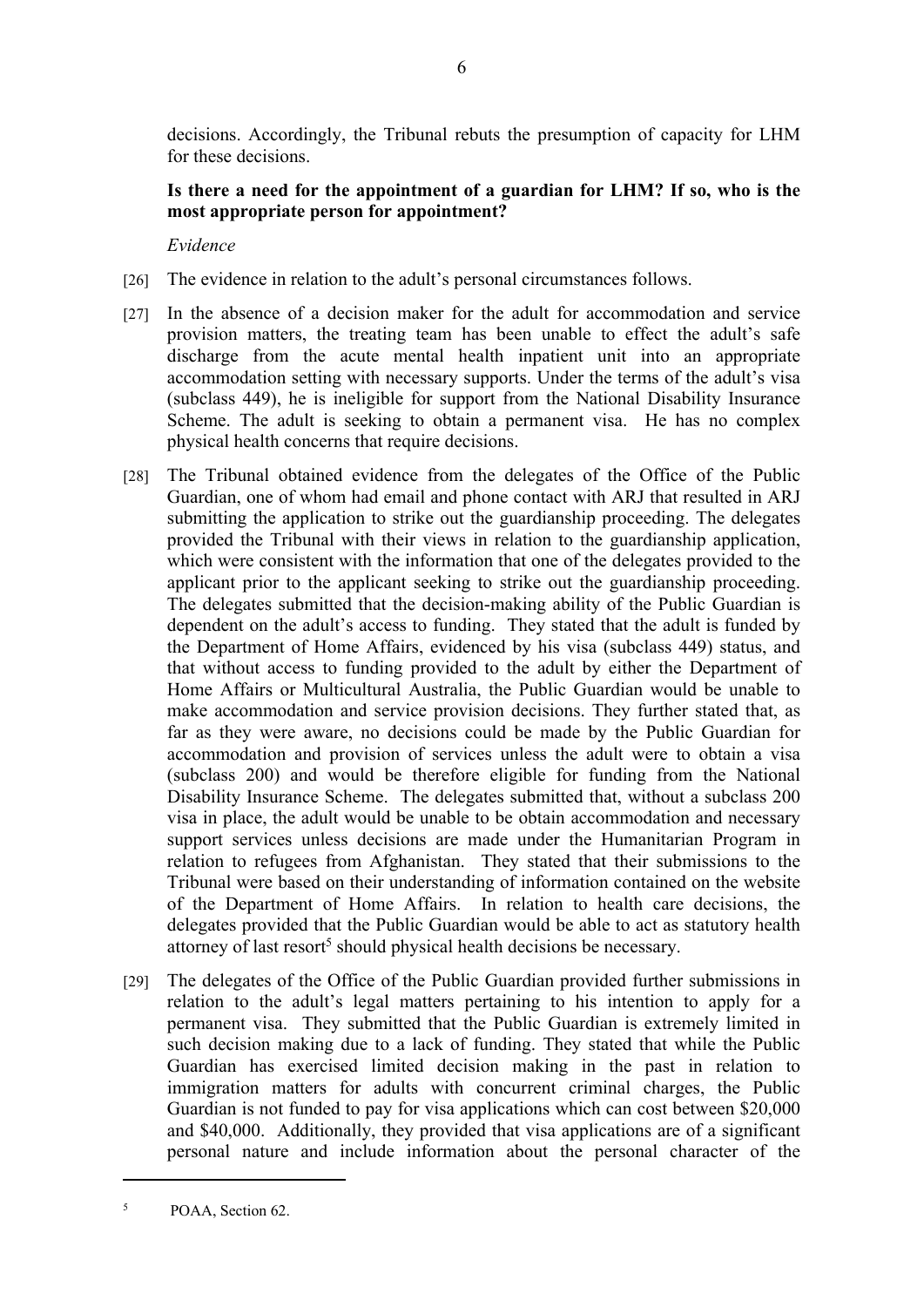applicant. They concluded their submissions by stating that the Refugee and Immigration Legal Service (RAILS) is funded to support people in Queensland through such applications.

[30] IH, case manager from Multicultural Australia, submitted that Multicultural Australia can offer adults on 449 visas accommodation options of a single motel room or a unit, however the necessary support services that LHM requires could not be provided due to the organisation's funding constraints. IH said that Multicultural Australia has no authority to place LHM in a setting to meet his service needs. He further submitted that the Department of Home Affairs and Multicultural Australia cannot make personal decisions for LHM as they have no decision-making authority for adults with impaired capacity. IH told the Tribunal that Multicultural Australia will be able to work with a guardian for personal matters. In relation to the adult's legal matters, IH stated that LHM is seeking a visa (subclass 200) whereby he would be eligible for NDIS support, including accommodation. He said that the adult has been referred to RAILS, however RAILS has been unable to take instructions from the adult to progress a visa application, as the adult does not have capacity to provide such instructions. IH told the Tribunal that staff from RAILS are contemplating making an application for a litigation guardian for the adult. He added that it may take approximately 9 months for a visa (subclass 200) to be awarded for Afghan refugees.

#### *Conclusion*

- [31] The evidence establishes that LHM is a refugee from Afghanistan who has been hospitalised since his arrival in Australia. He has been granted a visa (subclass 449) by the Department of Home Affairs. Dari is his preferred language. He is unable to speak, write, or understand English. LHM receives treatment and care in an acute mental health unit, having been diagnosed with a mental health condition and a cognitive disability. Due to the nature and extent of the adult's dual diagnoses, and in the absence of the appointment of a formal decision maker for an adult, the adult's treating team has been unable to progress discharge planning so that he can obtain appropriate accommodation with essential support services. The adult is seeking to apply for a visa (subclass 200) which, if granted, would provide him with eligibility to participate in the NDIS program and secure stable accommodation with relevant supports. Due to the adult's cognitive deficits, lawyers have not been able to obtain his instructions in this matter. The evidence before the Tribunal is that the Department of Home Affairs and Multicultural Australia are unable to offer the adult accommodation and support appropriate to his needs and do not have decision making powers for persons with impaired capacity. The evidence establishes that the adult's circumstances have remained unchanged since the initial application was received by the Tribunal, including within the more recent period since the applicant sought to strike out the guardianship proceeding following communications with a delegate of the Public Guardian. The adult is in a highly vulnerable situation due to his cognitive impairment, mental health condition and social isolation, against a background of cultural and linguistic barriers.
- [32] Accordingly, pursuant to section 12 of the GAA, the Tribunal is satisfied that there is a need for decisions not only in relation to accommodation, provision of services and legal matters, but also to seek help or make representations for LHM. The Tribunal determines that without the appointment of a guardian for these matters, the adult's needs will not be met, nor his interests protected.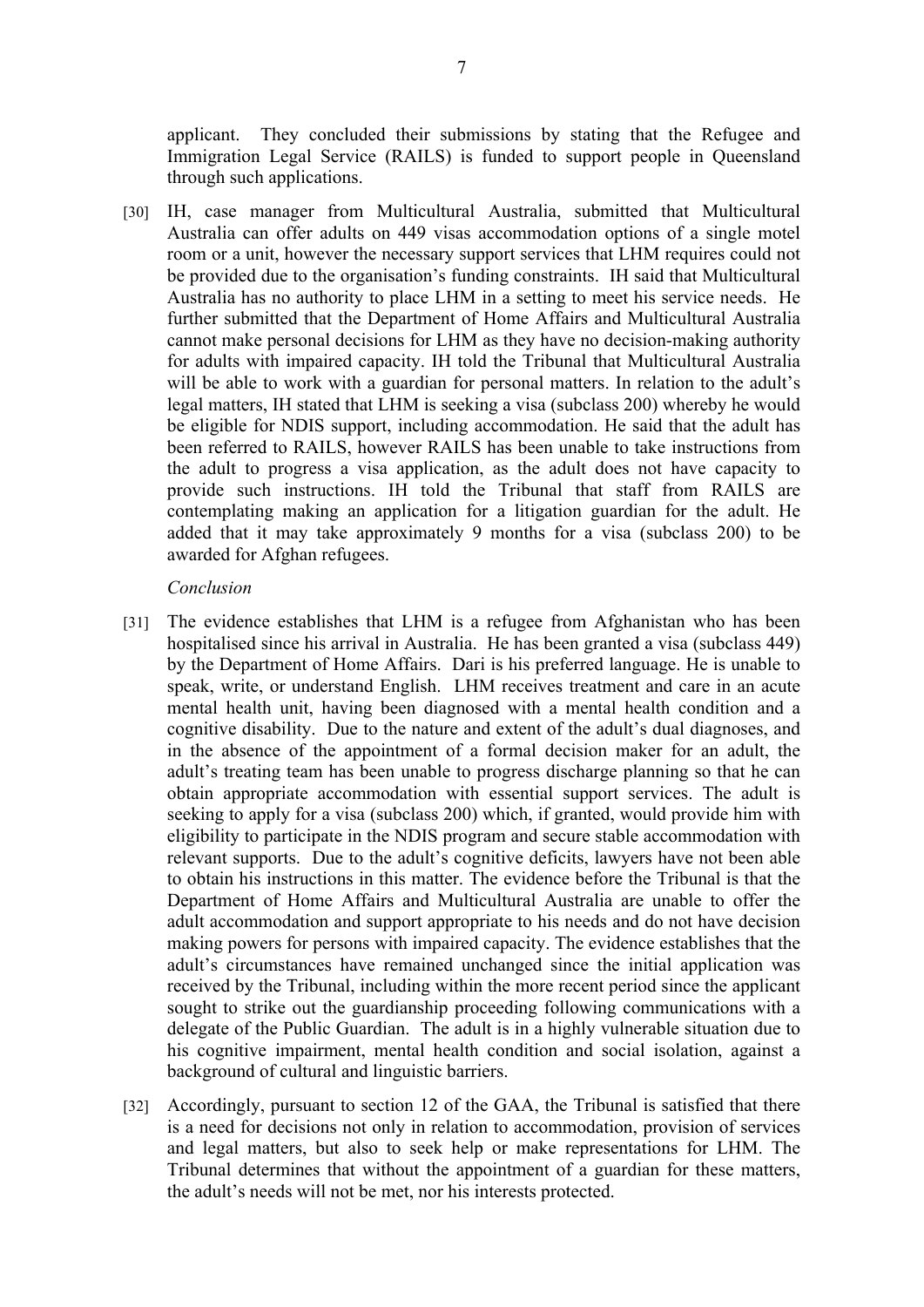- [33] The only option before the Tribunal is to appoint the Public Guardian for these matters.
- [34] In their evidence to the Tribunal, the delegates of the Office of the Public Guardian based their communications to the applicant and their submissions to the Tribunal on their perusal of the website of the Department of Home Affairs. The Tribunal was not persuaded by their submissions, offered with no legislative basis, that without funding there can be no decision making, and therefore no utility in the appointment of the Public Guardian.
- [35] Section 14(2) of the GAA provides for the Tribunal to appoint the Public Guardian as guardian for adults in Queensland with impaired decision making only if there is no other appropriate person available for appointment for the matter. The Tribunal determines there is no other appropriate person available for appointment for LHM. Furthermore, the Public Guardian is considered by the Tribunal to be an appropriate appointee, having regard to the provisions of section 15 of the GAA.
- [36] Accordingly, the Tribunal appoints the Public Guardian as guardian for LHM for the following matters: accommodation; provision of services; legal matters not relating LHM's financial or property matters; and seeking help or making representations for LHM.

## **Is there a need for the appointment of an administrator for LHM? If so, who is the most appropriate person for appointment?**

*Evidence*

- [37] The representative of the Public Trustee of Queensland told the Tribunal that the adult does not receive income, however should the adult's biodata be confirmed and authenticated by the Department of Home Affairs, the adult will be eligible to access income support via a Centrelink special benefits payment of \$644 per fortnight, with payments backdated to the date of the adult's arrival in Australia. The representative submitted that the adult may receive approximately \$4000 upon confirmation of his biodata.
- [38] Under the interim order, trust officers have liaised with the applicant and Multicultural Australia to request the status of a special benefits claim. They have also sent authority documents to the Department of Home Affairs and Centrelink, applied for a tax file number exemption for the adult and requested the adult's last tax return. The representative stated that a budget will be devised upon income confirmation, should the Public Trustee of Queensland be appointed.
- [39] IH advised the Tribunal that Multicultural Australia staff are in direct dialogue with Department of Home Affairs personnel to progress the confirmation of the adult's biodata and that, upon confirmation, the Department of Home Affairs will issue an identity card for the adult, containing his name and date of birth. He will also become eligible to receive Medicare services. IH anticipated the confirmation process may take a further three weeks.

*Conclusion*

[40] The evidence establishes that there is a pending decision in relation to an application for a special benefits payment. If successful, the adult's income and assets will require protection and management. Expenditure will be in accordance with a budget.